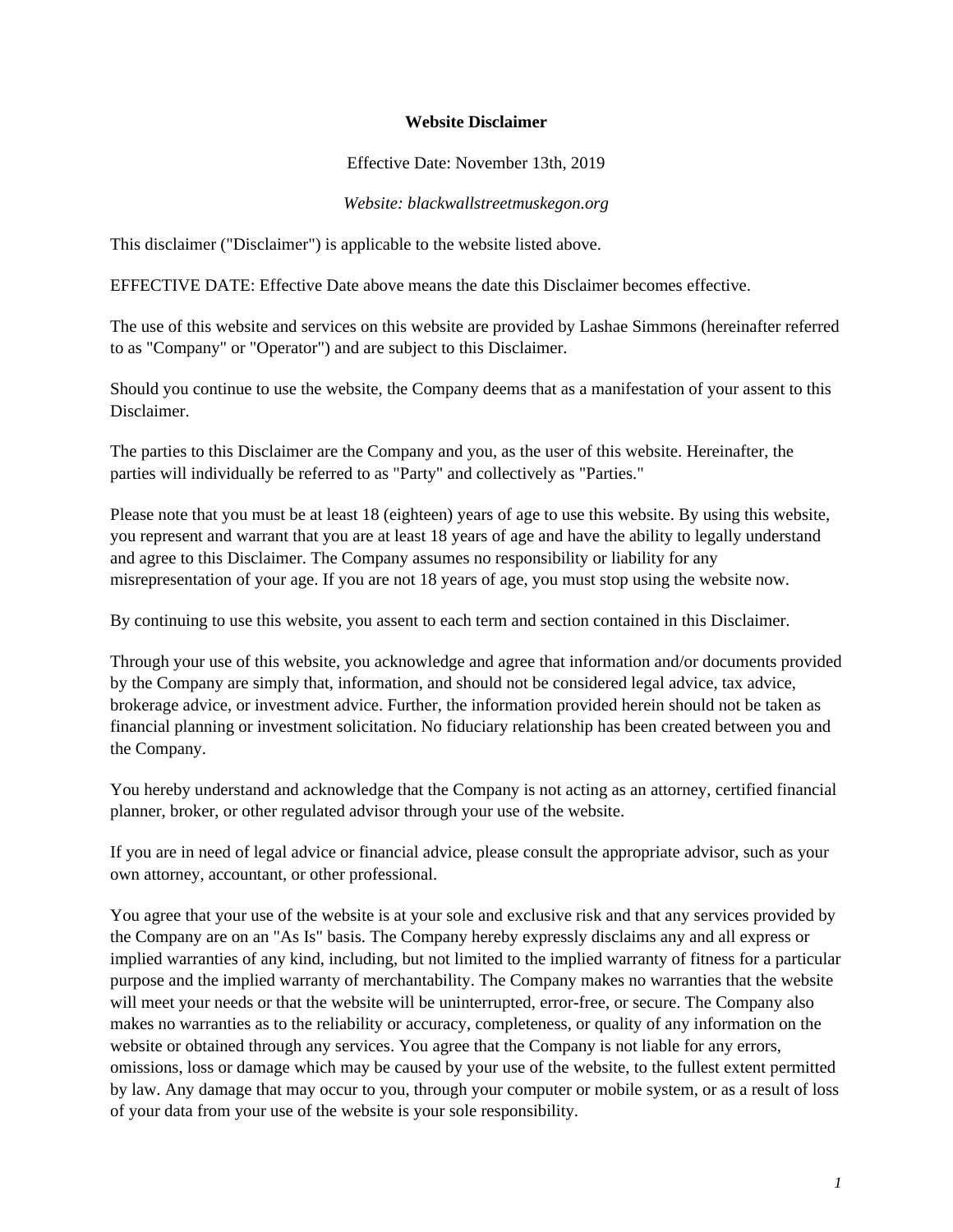The maximum liability of the Company arising from or relating to your use of the website is limited to the greater of one hundred (\$100) US dollars or the amount you paid to the Company in the last three (3) months. This applies to any and all claims by you, including, but not limited to, lost profits or revenues, consequential or punitive damages, negligence, strict liability, fraud, or torts of any kind.

Documents, information, or other services received on or through this website may not be appropriate for your particular situation, the assessment of which is your sole and exclusive responsibility.

The Company makes no assurances to any particular outcome based on your use of the website, including business or financial outcomes.

You agree that the website provided by the Company is the property of the Company, including all copyrights, trademarks, trade secrets, patents, and other intellectual property ("Company IP"). You agree that the Company owns all right, title and interest in and to the Company IP and that You will not use the Company IP for any unlawful or infringing purpose. You agree not to reproduce or distribute the Company IP in any way, without express written permission from the Company.

You agree not to use the website for any unlawful purpose or any purpose prohibited under this clause. You agree not to use the website in any way that could damage the website or general business of the Company.

You further agree not to use the website:

1) To harass, abuse, or threaten others or otherwise violate any person's legal rights;

2) To violate any intellectual property rights of the Company or any third party;

3) To upload or otherwise disseminate any computer viruses or other software that may damage the property of another;

4) To perpetrate any fraud;

5) To engage in or create any unlawful gambling, sweepstakes, or pyramid scheme;

6) To publish or distribute any obscene or defamatory material;

7) To publish or distribute any material that incites violence, hate, or discrimination towards any group;

8) To unlawfully gather information about others.

**INDEMNIFICATION:** You agree to defend and indemnify the Company and any of its affiliates (if applicable) and hold us harmless against any and all legal claims and demands, including reasonable attorney's fees, which may arise from or relate to your use or misuse of the website, your breach of this Disclaimer or any of our other legal documents, or your conduct or actions. You agree that the Company shall be able to select its own legal counsel and may participate in its own defense, if the Company wishes.